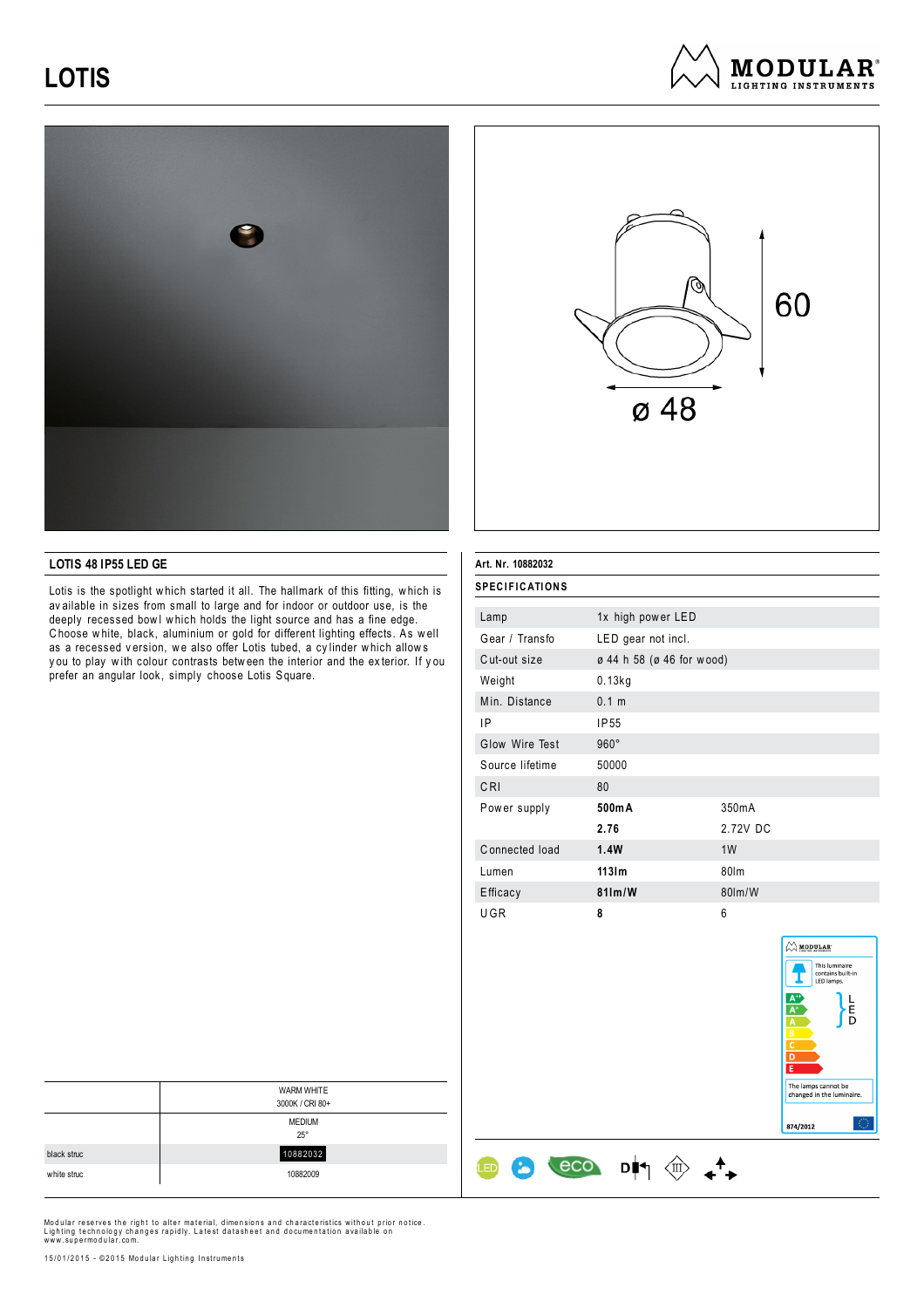





#### **LOTIS 82 GU10**

Lotis is the spotlight w hich started it all. The hallmark of this fitting, w hich is av ailable in sizes from small to large and for indoor or outdoor use, is the deeply recessed bowl which holds the light source and has a fine edge. C hoose w hite, black, aluminium or gold for different lighting effects. As w ell as a recessed version, we also offer Lotis tubed, a cylinder which allows y ou to play w ith colour contrasts betw een the interior and the ex terior. If y ou prefer an angular look, simply choose Lotis Square.

#### **Art. Nr. 10881005**

呻□ ※ △ ▲

| <b>SPECIFICATIONS</b> |                           |
|-----------------------|---------------------------|
|                       |                           |
| Lamp                  | 1x OPAR 16 Gu10 max, 50W  |
| Gear / Transfo        | transfo/gear not required |
| Cut-out size          | ø 76 h 115                |
| Weight                | $0.148$ kg                |
| Min. Distance         | 0.5 <sub>m</sub>          |
| Power supply          | 230V                      |
| <b>IP</b>             | IP20                      |
| Glow Wire Test        | $960^\circ$               |
| CRI                   | 100                       |
| Lumen                 | 345 Lm                    |
| Efficacy              | 7 Lm/W                    |
| UGR                   | 10                        |



| alu         | 10881005 |
|-------------|----------|
| black       | 10881002 |
| gold        | 10881046 |
| white struc | 10881009 |

Modular reserves the right to alter material, dimensions and characteristics without prior notice.<br>Lighting technology changes rapidly. Latest datasheet and documentation available on<br>www.supermodular.com.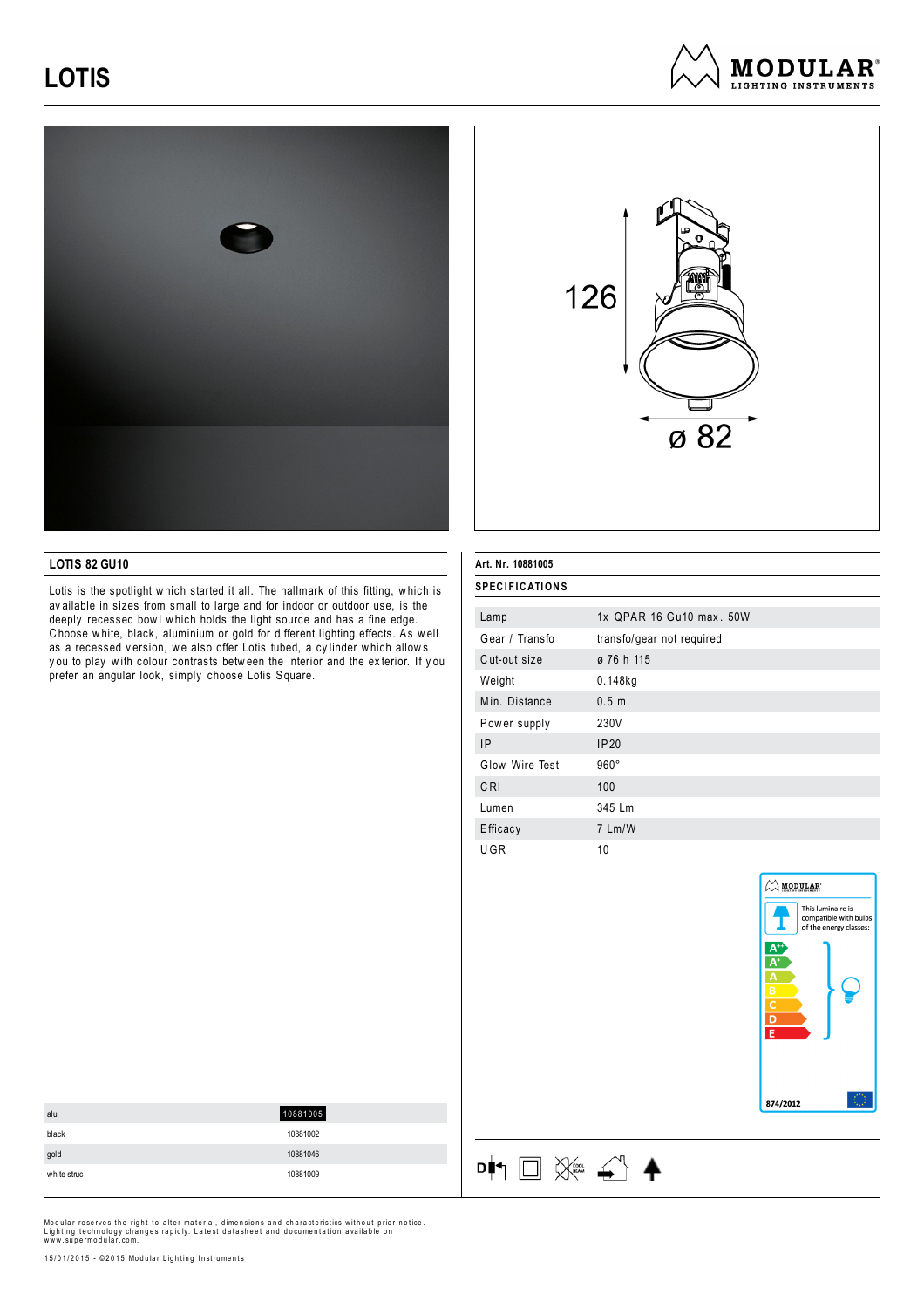





### **LOTIS 82 LED 1-10V/PUSHDIM RG**

Lotis is the spotlight w hich started it all. The hallmark of this fitting, w hich is av ailable in sizes from small to large and for indoor or outdoor use, is the deeply recessed bowl which holds the light source and has a fine edge. C hoose w hite, black, aluminium or gold for different lighting effects. As w ell as a recessed version, we also offer Lotis tubed, a cylinder which allows y ou to play w ith colour contrasts betw een the interior and the ex terior. If y ou prefer an angular look, simply choose Lotis Square.

## **Art. Nr. 11450405**

| <b>SPECIFICATIONS</b> |                    |
|-----------------------|--------------------|
|                       |                    |
| Lamp                  | 1x LED Array 10.5W |
| Gear / Transfo        | LED gear incl.     |
| Cut-out size          | ø 76 h 115         |
| Weight                | 0.31kg             |
| Min. Distance         | 0.1 m              |
| Power supply          | 230V               |
| IP                    | IP20               |
| Glow Wire Test        | $960^\circ$        |
| Source lifetime       | 50000 hrs          |
| C <sub>RI</sub>       | 92                 |
| Lumen                 | 528 Lm             |
| Efficacy              | 42 Lm/W            |
| UGR                   | 13                 |

 $\begin{array}{cc} \text{eco} & \text{d} & \text{d} & \text{d} \end{array}$ 

**LED** 



|             | <b>WARM WHITE</b><br>2700K / CRI 92+ |                              | NEUTRAL WHITE<br>4000K / CRI 82+ |                            |
|-------------|--------------------------------------|------------------------------|----------------------------------|----------------------------|
|             | <b>MEDIUM</b><br>$20^{\circ}$        | <b>FLOOD</b><br>$50^{\circ}$ | <b>MEDIUM</b><br>$20^{\circ}$    | <b>FLOOD</b><br>$50^\circ$ |
| alu         | 11450405                             | 11450605                     | 11450805                         | 11451005                   |
| black       | 11450402                             | 11450602                     | 11450802                         | 11451002                   |
| gold        | 11450446                             | 11450646                     | 11450846                         | 11451046                   |
| white struc | 11450409                             | 11450609                     | 11450809                         | 11451009                   |

Modular reserves the right to alter material, dimensions and characteristics without prior notice.<br>Lighting technology changes rapidly. Latest datasheet and documentation available on<br>www.supermodular.com.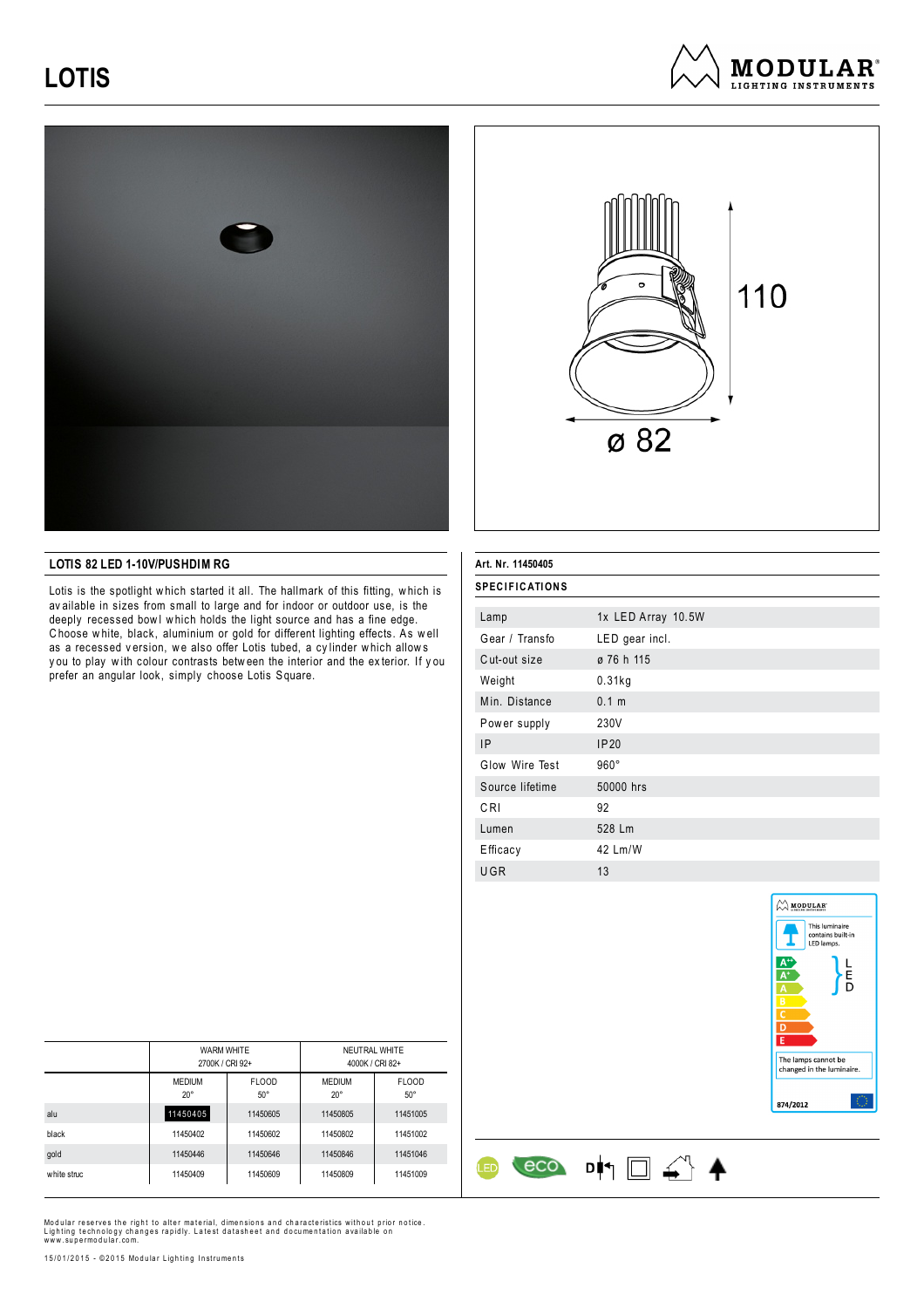





### **LOTIS 82 LED GE**

Lotis is the spotlight w hich started it all. The hallmark of this fitting, w hich is av ailable in sizes from small to large and for indoor or outdoor use, is the deeply recessed bowl which holds the light source and has a fine edge. C hoose w hite, black, aluminium or gold for different lighting effects. As w ell as a recessed version, we also offer Lotis tubed, a cylinder which allows y ou to play w ith colour contrasts betw een the interior and the ex terior. If y ou prefer an angular look, simply choose Lotis Square.

|  | Art. Nr. 11458005 |
|--|-------------------|

| <b>SPECIFICATIONS</b> |                    |
|-----------------------|--------------------|
|                       |                    |
| Lamp                  | 1x LED Array 10.5W |
| Gear / Transfo        | LED gear not incl. |
| Cut-out size          | ø 76 h 115         |
| Weight                | 0.31kg             |
| Min. Distance         | 0.1 <sub>m</sub>   |
| Power supply          | 500mA/ 21V DC      |
| IP                    | IP20               |
| Glow Wire Test        | $960^\circ$        |
| Source lifetime       | 50000 hrs          |
| CRI                   | 92                 |
| Lumen                 | 528 Lm             |
| Efficacy              | 50 Lm/W            |
| UGR                   | 13                 |

 $\circ \circ$  DI  $\circ \circ$   $\circ$ 

**LED** 



|             | <b>WARM WHITE</b><br>2700K / CRI 92+ |                               | NEUTRAL WHITE<br>4000K / CRI 82+ |                               |
|-------------|--------------------------------------|-------------------------------|----------------------------------|-------------------------------|
|             | <b>FLOOD</b><br>$50^\circ$           | <b>MEDIUM</b><br>$20^{\circ}$ | <b>FLOOD</b><br>$50^\circ$       | <b>MEDIUM</b><br>$20^{\circ}$ |
| alu         | 11457905                             | 11458005                      | 11458105                         | 11458205                      |
| black       | 11457902                             | 11458002                      | 11458102                         | 11458202                      |
| gold        | 11457946                             | 11458046                      | 11458146                         | 11458246                      |
| white struc | 11457909                             | 11458009                      | 11458109                         | 11458209                      |

Modular reserves the right to alter material, dimensions and characteristics without prior notice.<br>Lighting technology changes rapidly. Latest datasheet and documentation available on<br>www.supermodular.com.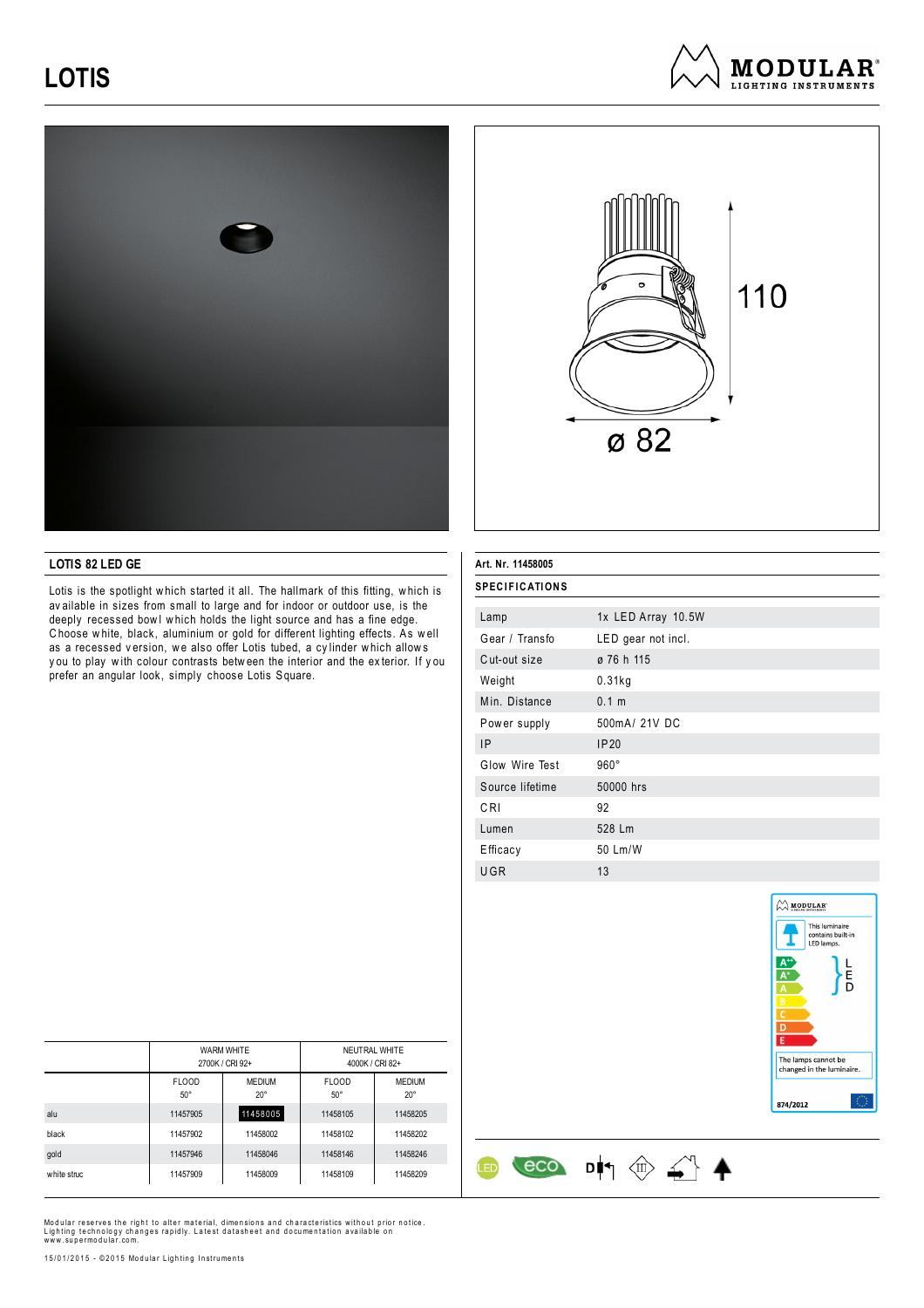





### **LOTIS 82 LED RG**

Lotis is the spotlight w hich started it all. The hallmark of this fitting, w hich is av ailable in sizes from small to large and for indoor or outdoor use, is the deeply recessed bowl which holds the light source and has a fine edge. C hoose w hite, black, aluminium or gold for different lighting effects. As w ell as a recessed version, we also offer Lotis tubed, a cylinder which allows y ou to play w ith colour contrasts betw een the interior and the ex terior. If y ou prefer an angular look, simply choose Lotis Square.

### **Art. Nr. 11450505**

| <b>SPECIFICATIONS</b> |                    |  |
|-----------------------|--------------------|--|
| Lamp                  | 1x LED Array 10.5W |  |
| Gear / Transfo        | LED gear incl.     |  |
| Cut-out size          | ø 76 h 115         |  |
| Weight                | 0.31kg             |  |
| Min. Distance         | 0.1 m              |  |
| Power supply          | 230V               |  |
| <b>IP</b>             | IP20               |  |
| Glow Wire Test        | $960^\circ$        |  |
| Source lifetime       | 50000 hrs          |  |
| CRI                   | 92                 |  |
| Lumen                 | 528 Lm             |  |
| Efficacy              | 42 Lm/W            |  |
| UGR                   | 13                 |  |

eco DK □ △ 4

ŒD



|             | <b>WARM WHITE</b><br>2700K / CRI 92+ |                            | NEUTRAL WHITE<br>4000K / CRI 82+ |                            |
|-------------|--------------------------------------|----------------------------|----------------------------------|----------------------------|
|             | <b>MEDIUM</b><br>$20^{\circ}$        | <b>FLOOD</b><br>$50^\circ$ | <b>MEDIUM</b><br>$20^{\circ}$    | <b>FLOOD</b><br>$50^\circ$ |
| alu         | 11450505                             | 11450705                   | 11450905                         | 11451105                   |
| black       | 11450502                             | 11450702                   | 11450902                         | 11451102                   |
| gold        | 11450546                             | 11450746                   | 11450946                         | 11451146                   |
| white struc | 11450509                             | 11450709                   | 11450909                         | 11451109                   |

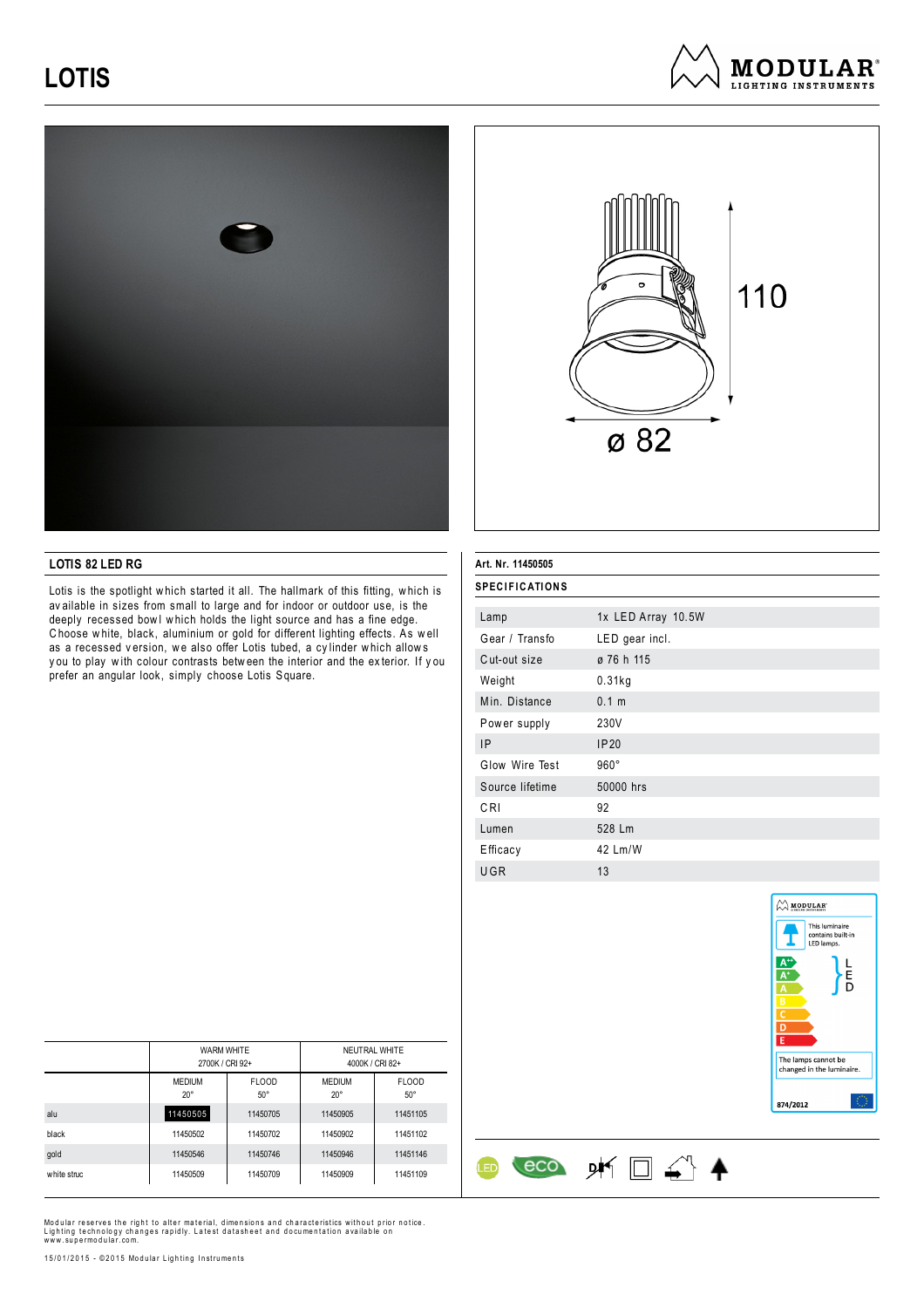





### **LOTIS 82 MR16 GE**

Lotis is the spotlight w hich started it all. The hallmark of this fitting, w hich is av ailable in sizes from small to large and for indoor or outdoor use, is the deeply recessed bowl which holds the light source and has a fine edge. C hoose w hite, black, aluminium or gold for different lighting effects. As w ell as a recessed version, we also offer Lotis tubed, a cylinder which allows y ou to play w ith colour contrasts betw een the interior and the ex terior. If y ou prefer an angular look, simply choose Lotis Square.

#### **Art. Nr. 10880105**

 $\begin{picture}(150,10) \put(0,0){\line(1,0){10}} \put(15,0){\line(1,0){10}} \put(15,0){\line(1,0){10}} \put(15,0){\line(1,0){10}} \put(15,0){\line(1,0){10}} \put(15,0){\line(1,0){10}} \put(15,0){\line(1,0){10}} \put(15,0){\line(1,0){10}} \put(15,0){\line(1,0){10}} \put(15,0){\line(1,0){10}} \put(15,0){\line(1,0){10}} \put(15,0){\line($ 

| <b>SPECIFICATIONS</b> |                             |
|-----------------------|-----------------------------|
| Lamp                  | 1x QR-CBC 54 Gx5.3 max. 50W |
| Gear / Transfo        | transfo not incl.           |
| Cut-out size          | ø 76 h 130                  |
| Weight                | 0.1kg                       |
| Min. Distance         | 0.5 <sub>m</sub>            |
| Power supply          | 12V                         |
| <b>IP</b>             | IP20                        |
| Glow Wire Test        | $960^\circ$                 |
| CRI                   | 100                         |
| Lumen                 | 642 Lm                      |
| Efficacy              | 14 Lm/W                     |
| UGR                   | 10                          |



| alu         | 10880105 |
|-------------|----------|
| black       | 10880102 |
| gold        | 10880146 |
| white struc | 10880109 |
|             |          |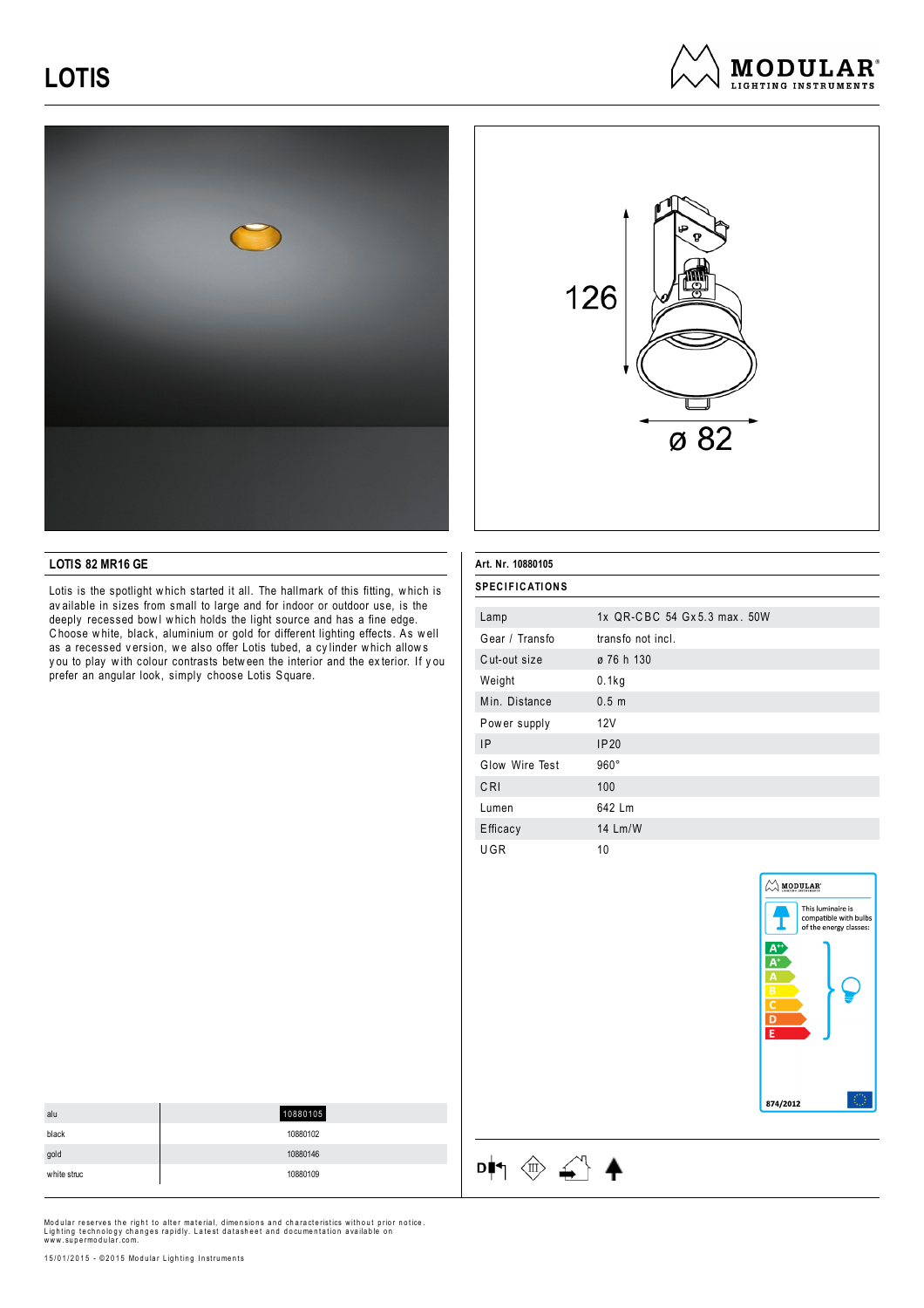





### **LOTIS 97 ADJUSTABLE GU10**

Lotis is the spotlight w hich started it all. The hallmark of this fitting, w hich is av ailable in sizes from small to large and for indoor or outdoor use, is the deeply recessed bowl which holds the light source and has a fine edge. C hoose w hite, black, aluminium or gold for different lighting effects. As w ell as a recessed version, we also offer Lotis tubed, a cylinder which allows y ou to play w ith colour contrasts betw een the interior and the ex terior. If y ou prefer an angular look, simply choose Lotis Square.

### **Art. Nr. 10881302**

 $\begin{picture}(150,10) \put(0,0){\line(1,0){10}} \put(15,0){\line(1,0){10}} \put(15,0){\line(1,0){10}} \put(15,0){\line(1,0){10}} \put(15,0){\line(1,0){10}} \put(15,0){\line(1,0){10}} \put(15,0){\line(1,0){10}} \put(15,0){\line(1,0){10}} \put(15,0){\line(1,0){10}} \put(15,0){\line(1,0){10}} \put(15,0){\line(1,0){10}} \put(15,0){\line($ 

| <b>SPECIFICATIONS</b> |                           |
|-----------------------|---------------------------|
| Lamp                  | 1x QPAR 16 Gu10 max, 50W  |
| Gear / Transfo        | transfo/gear not required |
| Cut-out size          | ø 92 h 140                |
| Weight                | 0.4kg                     |
| Min. Distance         | 0.5 <sub>m</sub>          |
| Power supply          | 230V                      |
| <b>IP</b>             | IP20                      |
| Glow Wire Test        | $960^\circ$               |
| CRI                   | 100                       |
| Lumen                 | 360 Lm                    |
| Efficacy              | 7 Lm/W                    |
| UGR                   | 11                        |



| alu         | 10881305 |
|-------------|----------|
| black       | 10881302 |
| white struc | 10881309 |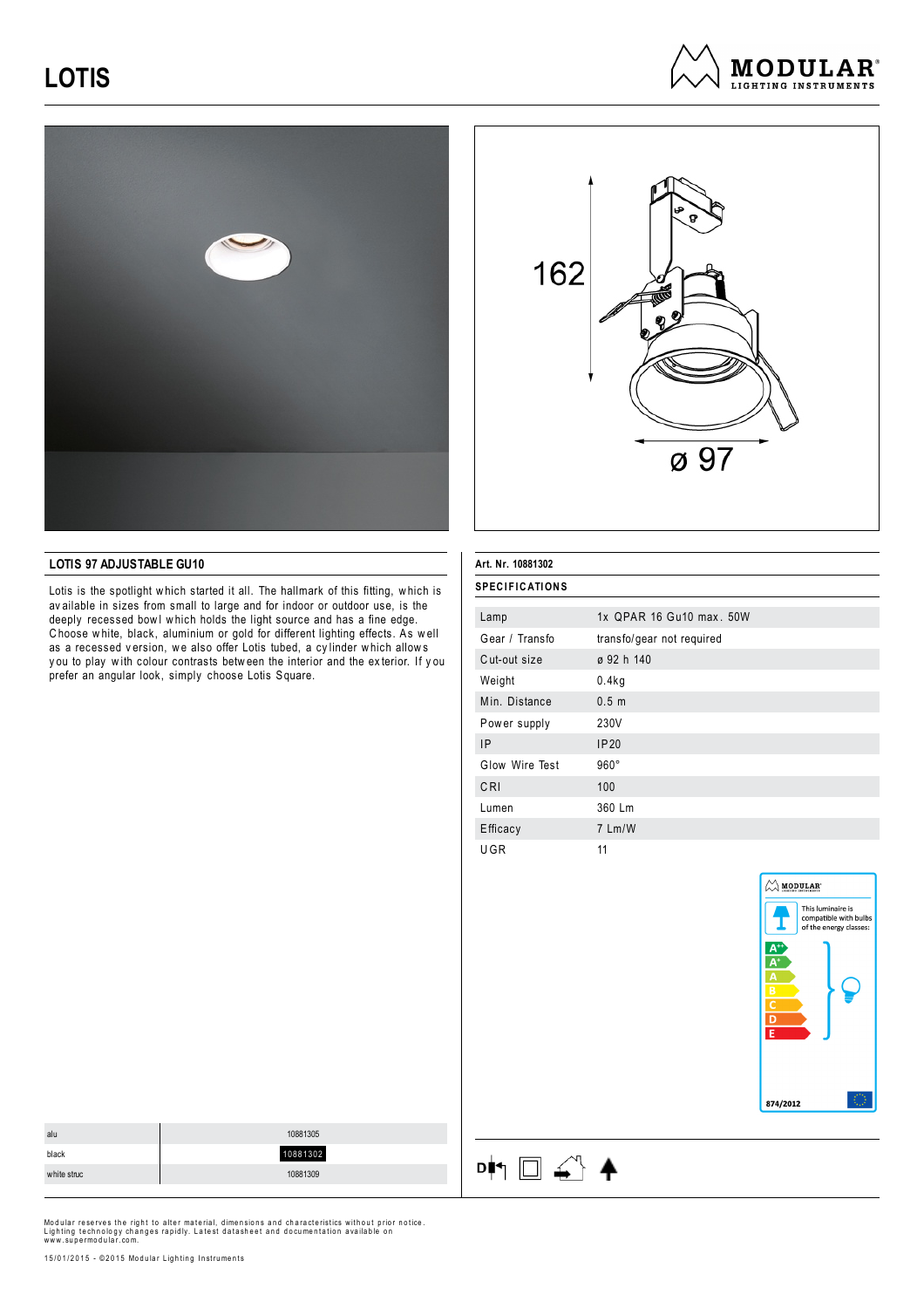





### **LOTIS 97 ADJUSTABLE LED GE**

Lotis is the spotlight w hich started it all. The hallmark of this fitting, w hich is av ailable in sizes from small to large and for indoor or outdoor use, is the deeply recessed bowl which holds the light source and has a fine edge. C hoose w hite, black, aluminium or gold for different lighting effects. As w ell as a recessed version, we also offer Lotis tubed, a cylinder which allows y ou to play w ith colour contrasts betw een the interior and the ex terior. If y ou prefer an angular look, simply choose Lotis Square.

| Art. Nr. 11457202     |                    |                    |
|-----------------------|--------------------|--------------------|
| <b>SPECIFICATIONS</b> |                    |                    |
| Lamp                  | 1x LED Array       |                    |
| Gear / Transfo        | LED gear not incl. |                    |
| Cut-out size          | ø 92 h 110         |                    |
| Weight                | $0.77$ kg          |                    |
| Min. Distance         | 0.1 m              |                    |
| IP                    | IP20               |                    |
| Glow Wire Test        | $960^\circ$        |                    |
| Source lifetime       | 50000 hrs          |                    |
| CRI                   | 92                 |                    |
| Power supply          | 500mA              | 350 <sub>m</sub> A |
|                       | 21Vf               | 20Vf               |
| Connected load        | 10.5W              | 6.9W               |
| Lumen                 | 6771m              | 492lm              |
| Efficacy              | $65$ Im/W          | $71$ m/W           |
| UGR                   | 16                 | 15                 |



<u>(ED</u>

|             | <b>WARM WHITE</b><br>2700K / CRI 92+ |                               | NEUTRAL WHITE              | 4000K / CRI 82+             |
|-------------|--------------------------------------|-------------------------------|----------------------------|-----------------------------|
|             | <b>FLOOD</b><br>$50^{\circ}$         | <b>MEDIUM</b><br>$20^{\circ}$ | <b>FLOOD</b><br>$50^\circ$ | <b>MEDIUM</b><br>$20^\circ$ |
| alu         | 11457105                             | 11457205                      | 11457305                   | 11457405                    |
| black       | 11457102                             | 11457202                      | 11457302                   | 11457402                    |
| white struc | 11457109                             | 11457209                      | 11457309                   | 11457409                    |

Modular reserves the right to alter material, dimensions and characteristics without prior notice.<br>Lighting technology changes rapidly. Latest datasheet and documentation available on<br>www.supermodular.com.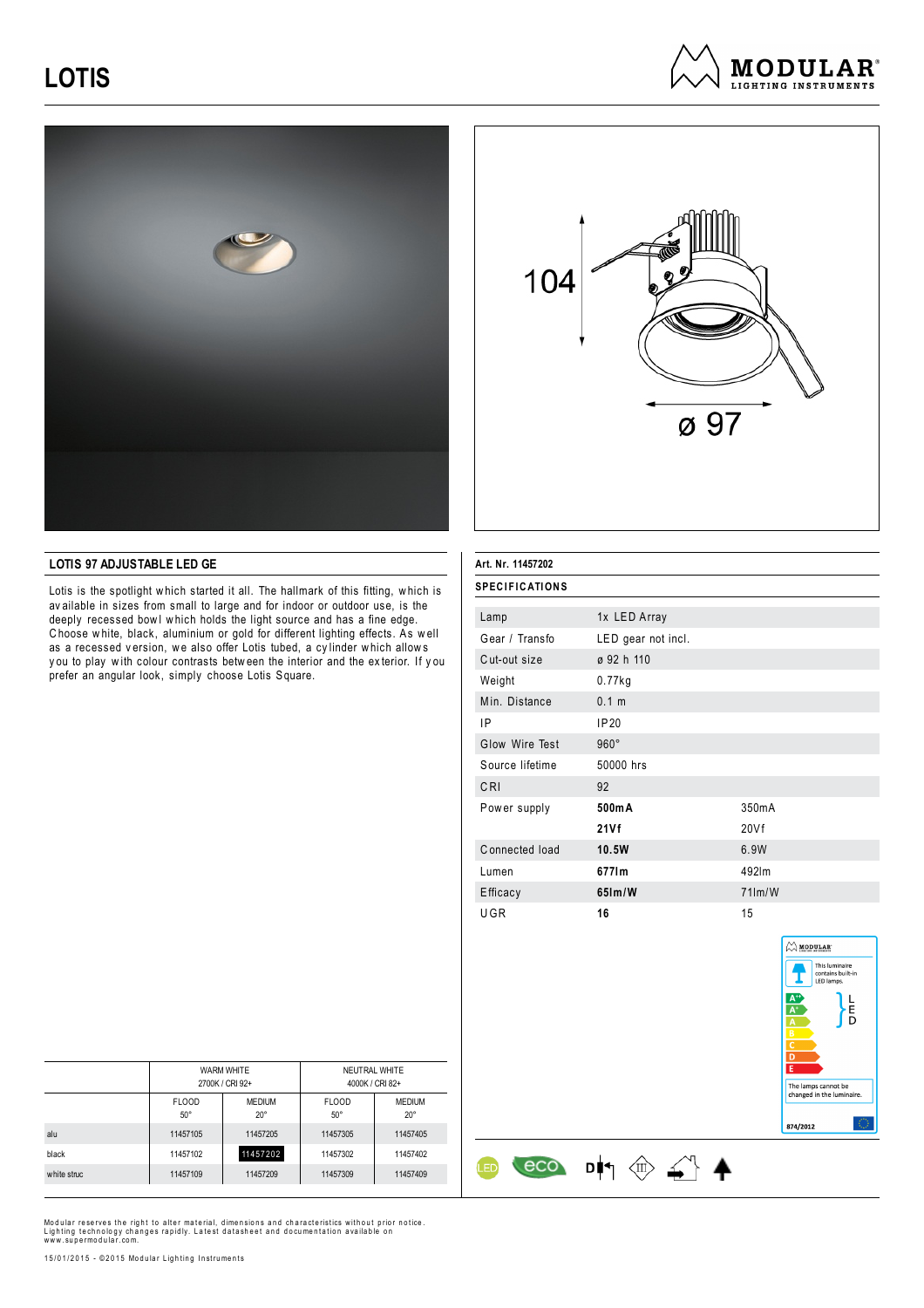





### **LOTIS 97 ADJUSTABLE LED RG**

Lotis is the spotlight w hich started it all. The hallmark of this fitting, w hich is av ailable in sizes from small to large and for indoor or outdoor use, is the deeply recessed bowl which holds the light source and has a fine edge. C hoose w hite, black, aluminium or gold for different lighting effects. As w ell as a recessed version, we also offer Lotis tubed, a cylinder which allows y ou to play w ith colour contrasts betw een the interior and the ex terior. If y ou prefer an angular look, simply choose Lotis Square.

| <b>SPECIFICATIONS</b> |                    |
|-----------------------|--------------------|
| Lamp                  | 1x LED Array 10.5W |
| Gear / Transfo        | LED gear incl.     |
| Cut-out size          | ø 92 h 110         |
| Weight                | $0.77$ kg          |
| Min. Distance         | 0.1 m              |
| Power supply          | 230V               |
| IP                    | <b>IP20</b>        |
| Glow Wire Test        | $960^\circ$        |
| Source lifetime       | 50000 hrs          |
| CRI                   | 92                 |
| Lumen                 | 677 Lm             |
| Efficacy              | 54 Lm/W            |
| UGR                   | 16                 |

 $\leftarrow$  eco  $\mathsf{p}\mathsf{m} \square \triangleleft \mathsf{A}$ 

ŒD

**Art. Nr. 11451302**



|             | <b>WARM WHITE</b><br>2700K / CRI 92+ |                            | NEUTRAL WHITE<br>4000K / CRI 82+ |                            |
|-------------|--------------------------------------|----------------------------|----------------------------------|----------------------------|
|             | <b>MEDIUM</b><br>$20^{\circ}$        | <b>FLOOD</b><br>$50^\circ$ | <b>MEDIUM</b><br>$20^{\circ}$    | <b>FLOOD</b><br>$50^\circ$ |
| alu         | 11451305                             | 11451505                   | 11451705                         | 11451905                   |
| black       | 11451302                             | 11451502                   | 11451702                         | 11451902                   |
| white struc | 11451309                             | 11451509                   | 11451709                         | 11451909                   |

Modular reserves the right to alter material, dimensions and characteristics without prior notice.<br>Lighting technology changes rapidly. Latest datasheet and documentation available on<br>www.supermodular.com.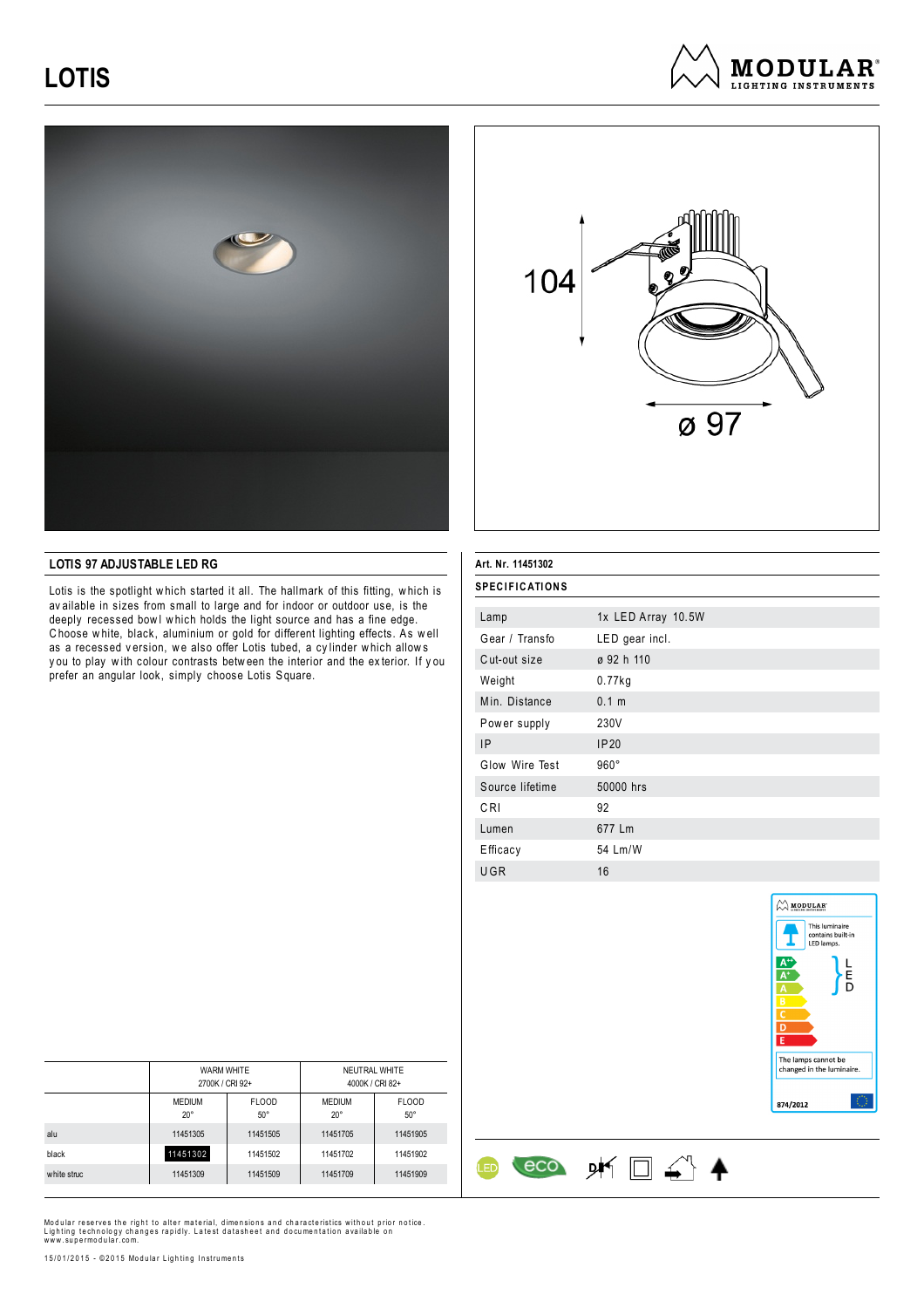





### **LOTIS 97 ADJUSTABLE MR16 GE**

Lotis is the spotlight w hich started it all. The hallmark of this fitting, w hich is av ailable in sizes from small to large and for indoor or outdoor use, is the deeply recessed bowl which holds the light source and has a fine edge. C hoose w hite, black, aluminium or gold for different lighting effects. As w ell as a recessed version, we also offer Lotis tubed, a cylinder which allows y ou to play w ith colour contrasts betw een the interior and the ex terior. If y ou prefer an angular look, simply choose Lotis Square.

| Art. Nr. 10881202     |                             |
|-----------------------|-----------------------------|
| <b>SPECIFICATIONS</b> |                             |
| Lamp                  | 1x QR-CBC 51 Gx5.3 max. 50W |
| Gear / Transfo        | transfo not incl.           |
| Cut-out size          | ø 92 h 165                  |
| Weight                | 0.4kg                       |
| Min. Distance         | 0.5 <sub>m</sub>            |
| Power supply          | 12V                         |
| IP                    | IP20                        |
| Glow Wire Test        | $960^\circ$                 |
| CRI                   | 100                         |
| Lumen                 | 732 Lm                      |
| Efficacy              | 16 Lm/W                     |
| UGR                   | 12                          |



| alu         | 10881205 |
|-------------|----------|
| black       | 10881202 |
| white struc | 10881209 |
|             |          |

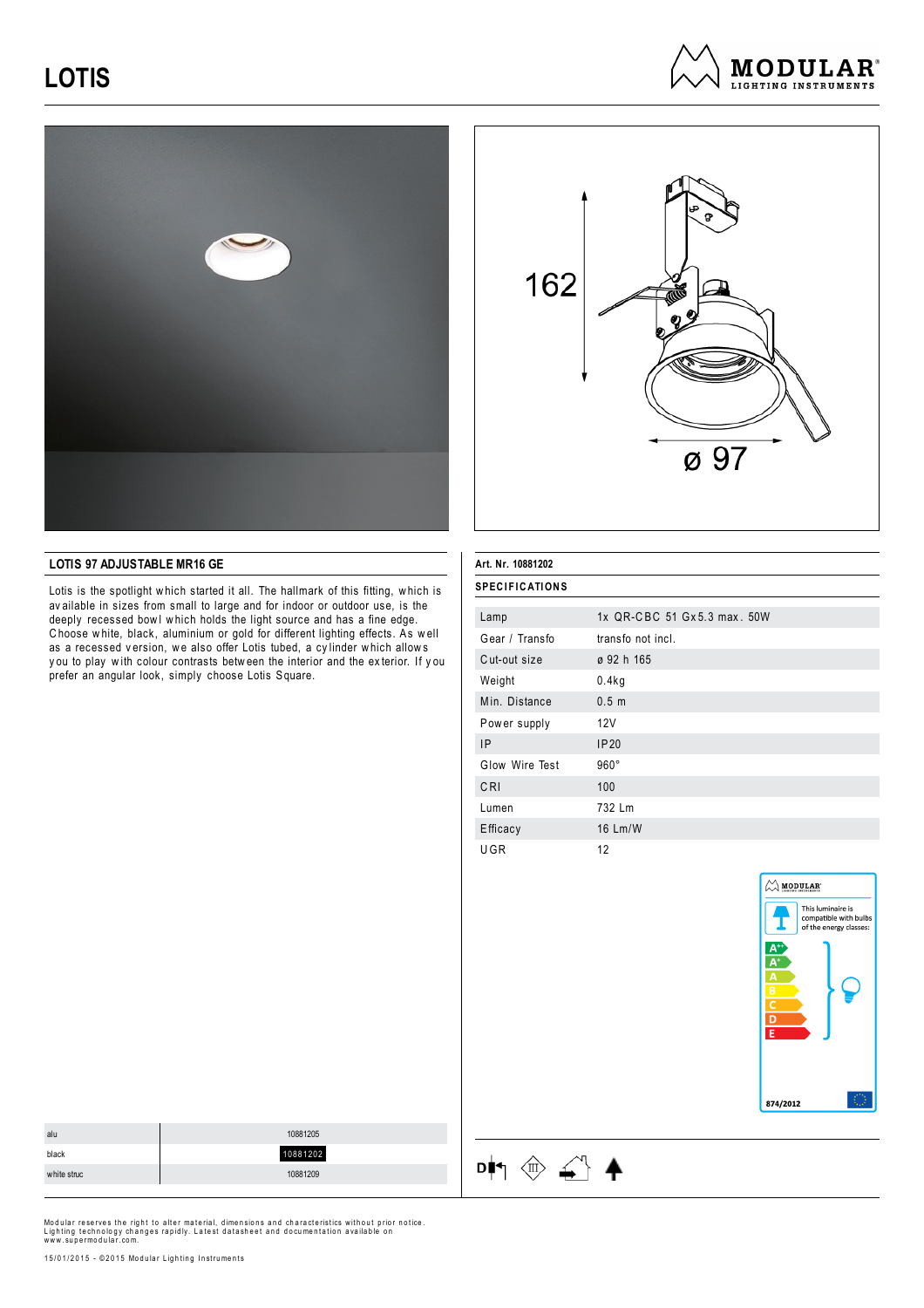





### **LOTIS 168 IP44 LED 1100LM RG**

Lotis is the spotlight w hich started it all. The hallmark of this fitting, w hich is av ailable in sizes from small to large and for indoor or outdoor use, is the deeply recessed bowl which holds the light source and has a fine edge. C hoose w hite, black, aluminium or gold for different lighting effects. As w ell as a recessed version, we also offer Lotis tubed, a cylinder which allows y ou to play w ith colour contrasts betw een the interior and the ex terior. If y ou prefer an angular look, simply choose Lotis Square.

| Art. Nr. 11455202                                                                                                                                                                                               |                                                                                         |
|-----------------------------------------------------------------------------------------------------------------------------------------------------------------------------------------------------------------|-----------------------------------------------------------------------------------------|
| <b>SPECIFICATIONS</b>                                                                                                                                                                                           |                                                                                         |
| Lamp                                                                                                                                                                                                            | 1x LED Module 11W                                                                       |
| Gear / Transfo                                                                                                                                                                                                  | LED gear incl.                                                                          |
| Cut-out size                                                                                                                                                                                                    | ø 160 h 180                                                                             |
| Weight                                                                                                                                                                                                          | 1.5kg                                                                                   |
| Min. Distance                                                                                                                                                                                                   | 0.1 m                                                                                   |
| Power supply                                                                                                                                                                                                    | 230V                                                                                    |
| IP                                                                                                                                                                                                              | IP44                                                                                    |
| Glow Wire Test                                                                                                                                                                                                  | $960^\circ$                                                                             |
| Source lifetime                                                                                                                                                                                                 | 50000 hrs                                                                               |
| CRI                                                                                                                                                                                                             | 80                                                                                      |
| Lumen                                                                                                                                                                                                           | 492 Lm                                                                                  |
| Efficacy                                                                                                                                                                                                        | 34 Lm/W                                                                                 |
| UGR                                                                                                                                                                                                             | 13                                                                                      |
| $\bigotimes$ MODULAR<br>This luminaire<br>contains built-in<br>LED lamps.<br>E<br>Đ<br>B<br>$\overline{\mathsf{c}}$<br>$\overline{D}$<br>E<br>The lamps cannot be<br>changed in the luminaire.<br>O<br>874/2012 | This label is available in other languages:<br>http://supermodular.com/assets/TYPE2.pdf |
| eco                                                                                                                                                                                                             |                                                                                         |

|             | <b>WARM WHITE</b> | NEUTRAL WHITE   |
|-------------|-------------------|-----------------|
|             | 3000K / CRI 80+   | 4000K / CRI 80+ |
|             | WIDE FLOOD        | WIDE FLOOD      |
|             | $70^{\circ}$      | $70^{\circ}$    |
| black       | 11455202          | 11455402        |
| gold        | 11455246          | 11455446        |
| white struc | 11455209          | 11455409        |

Modular reserves the right to alter material, dimensions and characteristics without prior notice.<br>Lighting technology changes rapidly. Latest datasheet and documentation available on<br>www.supermodular.com.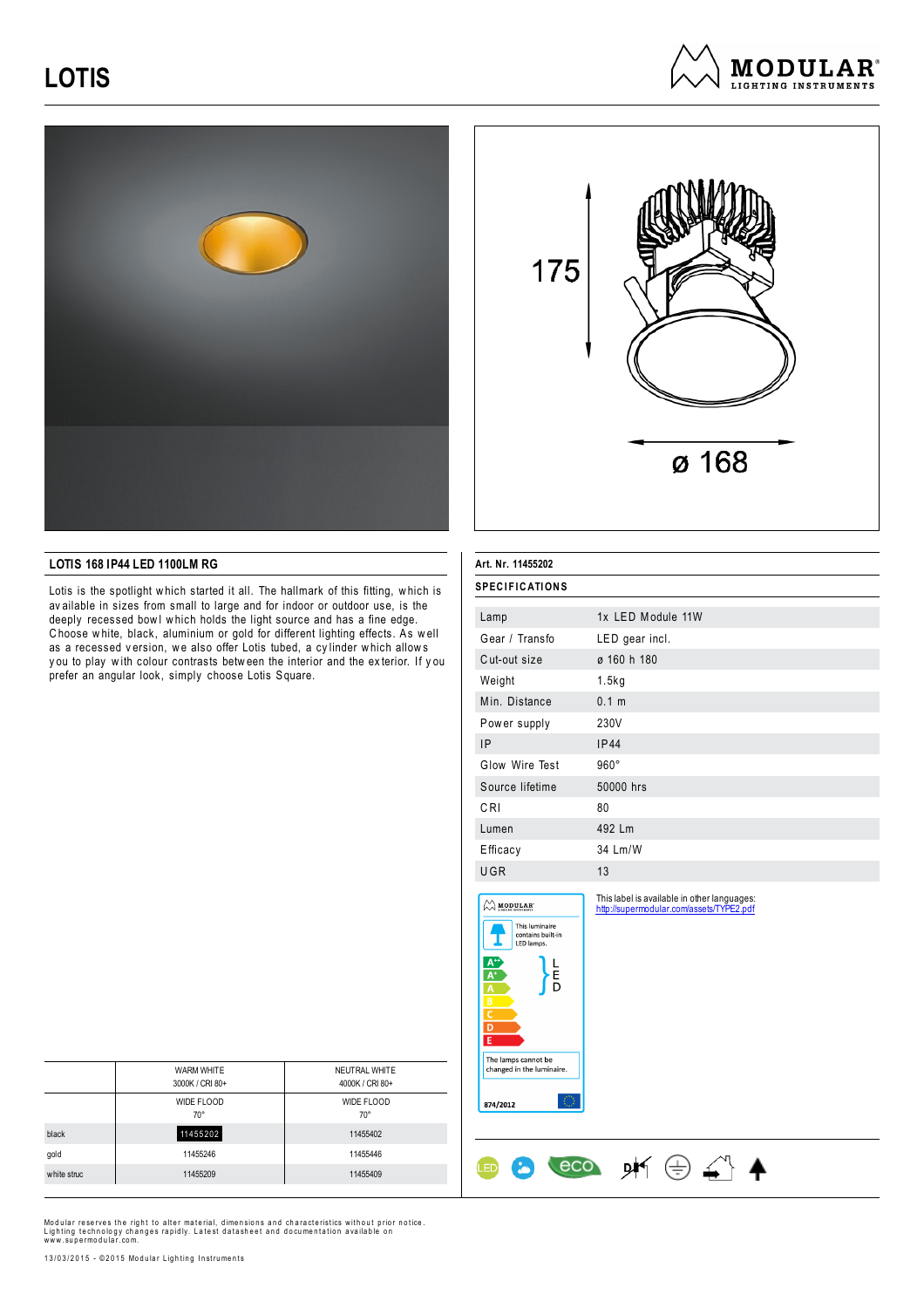





### **LOTIS 230 CDM-TC GE**

Lotis is the spotlight w hich started it all. The hallmark of this fitting, w hich is av ailable in sizes from small to large and for indoor or outdoor use, is the deeply recessed bowl which holds the light source and has a fine edge. C hoose w hite, black, aluminium or gold for different lighting effects. As w ell as a recessed version, we also offer Lotis tubed, a cylinder which allows y ou to play w ith colour contrasts betw een the interior and the ex terior. If y ou prefer an angular look, simply choose Lotis Square.

| Art. Nr. 10881802                                                                                                                                                                        |                                                                                         |
|------------------------------------------------------------------------------------------------------------------------------------------------------------------------------------------|-----------------------------------------------------------------------------------------|
| <b>SPECIFICATIONS</b>                                                                                                                                                                    |                                                                                         |
| Lamp                                                                                                                                                                                     | 1x HIT-TC - CE G8.5 max.70W                                                             |
| Gear / Transfo                                                                                                                                                                           | gear not incl.                                                                          |
| Cut-out size                                                                                                                                                                             | ø 210 h 220                                                                             |
| Weight                                                                                                                                                                                   | $0.85$ kg                                                                               |
| Min. Distance                                                                                                                                                                            | 0.5 m                                                                                   |
| Power supply                                                                                                                                                                             | $4-5kV$                                                                                 |
| <b>IP</b>                                                                                                                                                                                | IP20                                                                                    |
| Glow Wire Test                                                                                                                                                                           | $960^\circ$                                                                             |
| CRI                                                                                                                                                                                      | 83                                                                                      |
| Lumen                                                                                                                                                                                    | 3704 Lm                                                                                 |
| Efficacy                                                                                                                                                                                 | 53 Lm/W                                                                                 |
| UGR                                                                                                                                                                                      | 19                                                                                      |
| Remark                                                                                                                                                                                   | ! always use with optional reflector                                                    |
| $\bigcirc$ modular<br>This luminaire is<br>compatible with bulbs<br>of the energy classes:<br>Ä<br>$\overline{\mathsf{B}}$<br>$\overline{\mathsf{c}}$<br>$\overline{D}$<br>Ē<br>874/2012 | This label is available in other languages:<br>http://supermodular.com/assets/TYPE4.pdf |

 $\cos$   $\cos$   $\frac{1}{2}$ 

| alu         | 10881805 |
|-------------|----------|
| black       | 10881802 |
| white struc | 10881809 |